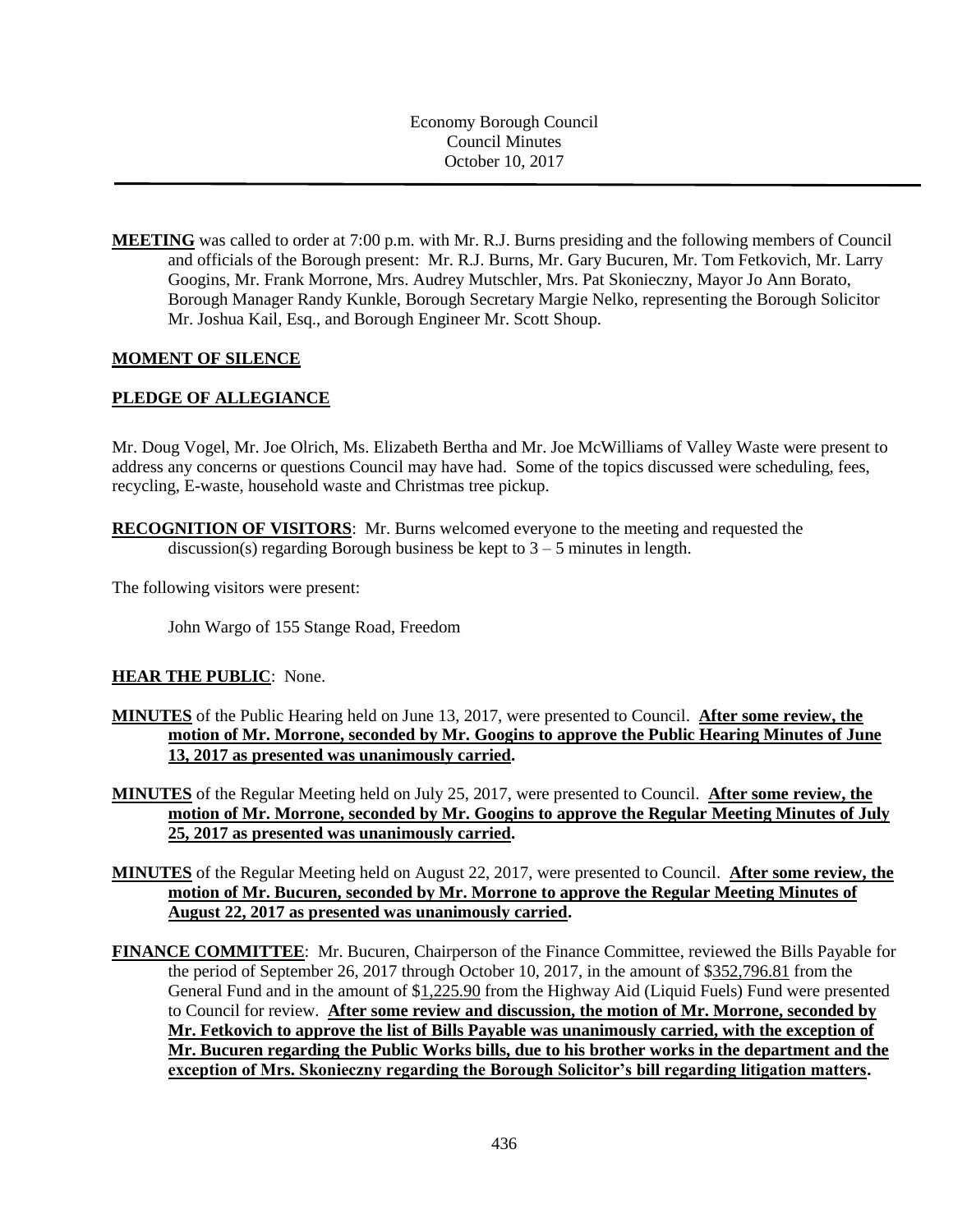# **General**

| 10/10/2017 | 26074 | <b>ADT Security Services</b>         | Monthly Security Service                        | 89.16      |
|------------|-------|--------------------------------------|-------------------------------------------------|------------|
| 10/10/2017 | 26075 | Aflac                                | Employee ACC Insurance                          | 214.11     |
| 10/10/2017 | 26076 | Allegheny Cty Medical Exam. Office   | Crime Lab User Fees                             | 250.00     |
| 10/10/2017 | 26077 | Ambridge Water Authority             | 2015-2017 Hydrant Svcs/2017 3rd Qtr. Water Svcs | 70,181.46  |
| 10/10/2017 | 26078 | Amcom Office Systems, Inc.           | Monthly Copier Maintenance/Overage              | 21.01      |
| 10/10/2017 | 26079 | Anderson Equipment Co.               | <b>Equipment Repair Parts</b>                   | 112.57     |
| 10/10/2017 | 26080 | <b>Animal Control Services</b>       | Animal Control Service Fee                      | 550.00     |
| 10/10/2017 | 26081 | Approved Toilet Rentals, Inc.        | (3) Standard Units w/Hand Sanitizer-Parks       | 330.00     |
| 10/10/2017 | 26082 | Beaver Valley Sheet Metal Co.        | Furnace/AC Maintenance/Filters                  | 2,660.00   |
| 10/10/2017 | 26083 | Blumling, Jim                        | 2017 Boot Allowance                             | 100.00     |
| 10/10/2017 | 26084 | <b>Brkich Design Group</b>           | 2017 Fall/Winter Newsletter Designing           | 735.00     |
| 10/10/2017 | 26085 | Building Insp. Underwriters of PA    | <b>Building Permit Inspections</b>              | 1,660.00   |
| 10/10/2017 | 26086 | <b>Chalupiak's Country Pumpkins</b>  | Straw                                           | 75.00      |
| 10/10/2017 | 26087 | Cintas                               | Misc. Medical Supplies                          | 26.78      |
| 10/10/2017 | 26088 | Columbia Gas                         | Monthly Gas Service                             | 1,403.00   |
| 10/10/2017 | 26089 | Comcast 0029740                      | Monthly Internet/Phone Service                  | 467.42     |
| 10/10/2017 | 26090 | Comcast 0029955                      | Monthly Internet/Phone Service                  | 115.25     |
| 10/10/2017 | 26091 | Coverall North America, Inc.         | <b>Monthly Cleaning Services</b>                | 739.00     |
| 10/10/2017 | 26092 | <b>DCED UCC Fees</b>                 | 2017 3rd Qtr. UCC Fees                          | 56.00      |
| 10/10/2017 | 26093 | Duquesne Light Company               | Monthly Electric Service                        | 1,294.64   |
| 10/10/2017 | 26094 | E. Reid Powell Refuse, LLC           | Roll-off Box Swaps                              | 2,405.00   |
| 10/10/2017 | 26095 | Economy Vol. Firemen's Relief Assoc. | 2017 Vol. Fireman's Relief Allocation           | 52,446.96  |
| 10/10/2017 | 26096 | Fidelity Investments-State Aid       | 2017 Pension State Aid Allocation               | 151,412.36 |
| 10/10/2017 | 26097 | FNB Commercial Credit Card           | Misc. Purchases                                 | 319.84     |
| 10/10/2017 | 26098 | <b>Glatz Auto Detailing</b>          | 2017-2018 Vehicle Detail Services               | 3,375.00   |
| 10/10/2017 | 26099 | Guth Laboratories, Inc.              | Misc. Operating Supplies                        | 40.00      |
| 10/10/2017 | 26100 | HDH Group, Inc.                      | SWIF Workers Comp Ins. Commission               | 1,155.00   |
| 10/10/2017 | 26101 | Hovis Auto Supply                    | <b>Equipment Repair Parts</b>                   | 46.11      |
| 10/10/2017 | 26102 | Hunter Truck Sales & Service, Inc.   | Late Fee                                        | 3.25       |
| 10/10/2017 | 26103 | Iron City Workplace Services         | <b>Uniform Expenses</b>                         | 395.76     |
| 10/10/2017 | 26104 | JC Ehrlich Co., Inc.                 | <b>Pest Control Services</b>                    | 438.98     |
| 10/10/2017 | 26105 | Joseph A. Askar Law Offices          | 2017 Solicitor Services & Retainer              | 3,045.00   |
| 10/10/2017 | 26106 | Knighthawk Alarm Services            | Camera Diagnostic/Rep/Replacement               | 695.00     |
| 10/10/2017 | 26107 | LCA-Lease Corporation of America     | Telephone Leasing                               | 241.28     |
| 10/10/2017 | 26108 | M & M Uniforms, Inc.                 | Uniform/Rug Services                            | 103.90     |
| 10/10/2017 | 26109 | McClymonds Supply/Transit Co. Inc.   | Limestone                                       | 5,395.24   |
| 10/10/2017 | 26110 | <b>MDIA</b>                          | <b>Building Permit Inspections</b>              | 3,890.50   |
| 10/10/2017 | 26111 | MGSoft-Net, Inc.                     | Computer/Cloud Antivirus Renewal                | 105.00     |
| 10/10/2017 | 26112 | Michael D. McDowell, Esq.            | <b>Grievance Arbitration Services</b>           | 2,129.09   |
| 10/10/2017 | 26113 | Mister Smith's Garage                | <b>Equipment Repair Services</b>                | 25.83      |
| 10/10/2017 | 26114 | Napa-Station Auto Parts              | Misc. Operating Supplies                        | 61.58      |
| 10/10/2017 | 26115 | Nationwide Employee Benefits         | Group Life Insurance Coverage                   | 268.76     |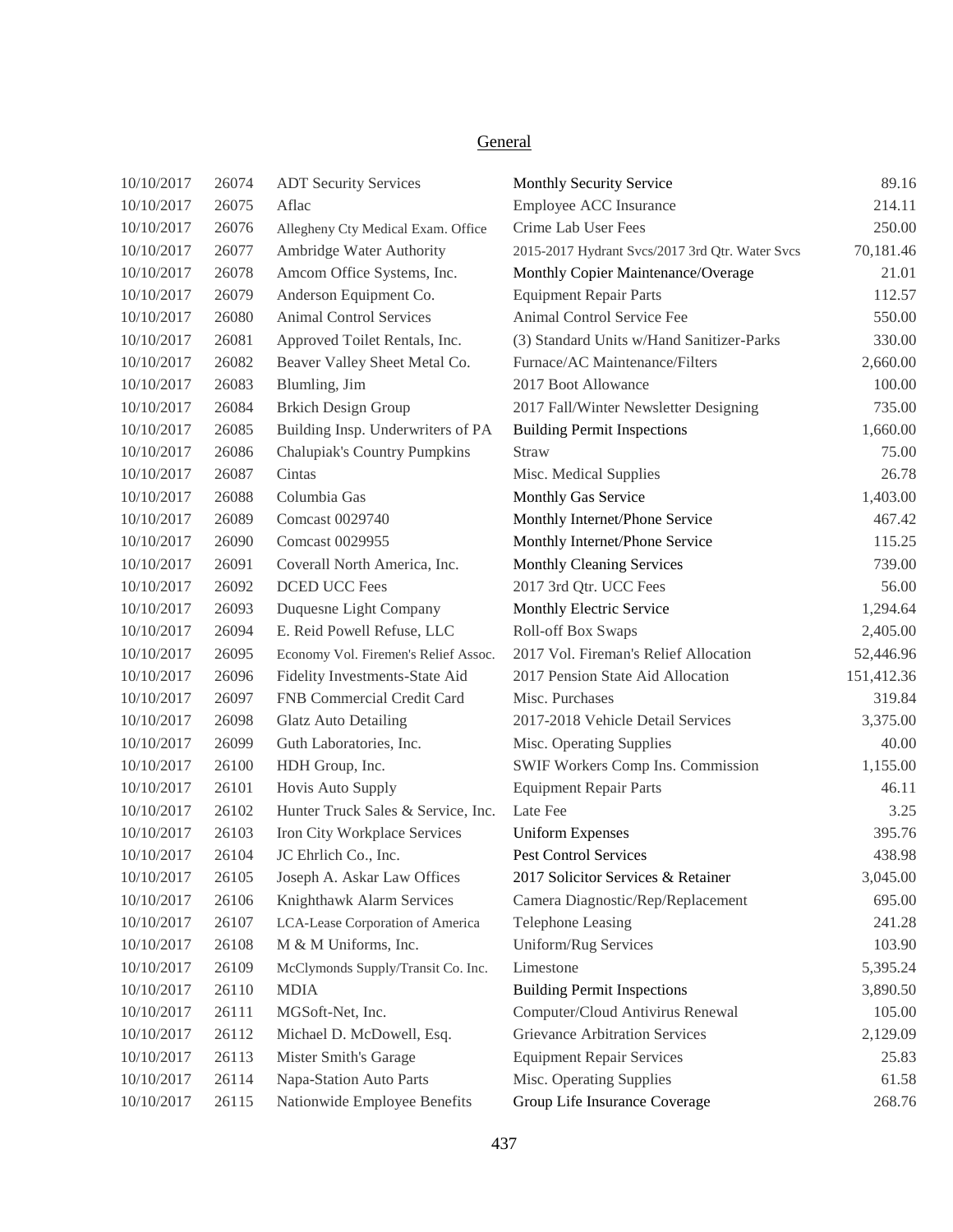| 10/10/2017 | 26116 | Occidental Life Ins. Co of NC             | Employee Paid Life Insurance                  | 79.14      |
|------------|-------|-------------------------------------------|-----------------------------------------------|------------|
| 10/10/2017 | 26117 | PA One Call System, Inc.                  | PA One Call Services                          | 83.82      |
| 10/10/2017 | 26118 | PA State Association of Boroughs          | Training Webinar                              | 45.00      |
| 10/10/2017 | 26119 | PENN Power Group                          | Vehicle Repair Parts                          | 42.75      |
| 10/10/2017 | 26120 | Petroleum Technical Services, LLC         | <b>Underground Storage/Record Inspections</b> | 325.00     |
| 10/10/2017 | 26121 | <b>PGH Networks</b>                       | Telephone Maintenance                         | 99.00      |
| 10/10/2017 | 26122 | Pitney Bowes Global Fin. Svcs, LLC        | 2017 4th Qtr. Lease                           | 168.30     |
| 10/10/2017 | 26123 | Prof. Graphic Communications Inc.         | Asst. CEO Business Cards                      | 50.95      |
| 10/10/2017 | 26124 | Reed Oil Company                          | Diesel Fuel                                   | 1,873.30   |
| 10/10/2017 | 26125 | Reliance Standard Life Insurance          | Group Life Insurance Coverage                 | 125.20     |
| 10/10/2017 | 26126 | Russell Standard Corp.                    | Cold Patch                                    | 865.00     |
| 10/10/2017 | 26127 | S & D Calibration Services, Inc.          | Acutrak, Enrad-Vascar Certs.                  | 228.00     |
| 10/10/2017 | 26128 | Shoup Engineering Inc.                    | <b>Engineering Services</b>                   | 4,158.50   |
| 10/10/2017 | 26129 | Smitty's Service.                         | Vehicle Inspection/Maint. Services            | 1,191.17   |
| 10/10/2017 | 26130 | Soil Screeners Inc.                       | Top Soil                                      | 885.00     |
| 10/10/2017 | 26131 | Spectrum Medical Corp, LLC                | <b>Random Drug Testing Services</b>           | 245.00     |
| 10/10/2017 | 26132 | <b>Sprint Communications</b>              | Mthly Cellphone Service                       | 421.69     |
| 10/10/2017 | 26133 | <b>Staley Communication-BearCom-</b>      | 2017 Radio Service Contract                   | 200.00     |
| 10/10/2017 | 26134 | <b>SunSetz Lawncare</b>                   | 2017 Contracted Lawn Maint. Service           | 620.00     |
| 10/10/2017 | 26135 | <b>SWIF-State Worker's Insurance Fund</b> | Workers Comp Ins. Payment                     | 1,521.00   |
| 10/10/2017 | 26136 | Taylor & Alsko                            | Zoning Hearing Consultant Fees                | 1,162.50   |
| 10/10/2017 | 26137 | Teamsters Local Union 250                 | <b>Union Dues</b>                             | 360.00     |
| 10/10/2017 | 26138 | Tomaszewski, Raymond                      | Mileage Reimbursement-CEO                     | 6.05       |
| 10/10/2017 | 26139 | Tri-State Hose & Supply Company           | <b>Equipment Maintenance Parts</b>            | 88.07      |
| 10/10/2017 | 26140 | Vi-HAUS                                   | 2017 Monthly Hosting Agreement Fees           | 875.50     |
| 10/10/2017 | 26141 | W. PA Teamsters Emp. Welfare Fund         | Monthly Health Insurance                      | 24,752.44  |
| 10/10/2017 | 26142 | Walsh Equipment                           | Dog Waste Signs/Parts                         | 350.00     |
| 10/10/2017 | 26143 | West Central Equipment, LLC               | <b>Equipment Repair Parts</b>                 | 149.51     |
| 10/10/2017 | 26144 | Wex Bank-Sunoco                           | Monthly Gasoline Usage                        | 2,745.08   |
|            |       |                                           |                                               | 352,796.81 |

#### Highway Aid Fund

| 10/10/2017 | 134 | Duquesne Light Company | Mthly Electric Service-Street Lights/Traffic Signals | 1.225.90 |
|------------|-----|------------------------|------------------------------------------------------|----------|
|            |     |                        |                                                      | 1.225.90 |

### **ORDINANCE COMMITTEE**: No Report.

PARKS and RECREATION COMMITTEE: Mr. Fetkovich, Chairperson of the Parks and Recreation Committee, presented Council with information regarding a potential matching grant program. A meeting is being scheduled with the company's representative, members from the Recreation Board and if possible, Mr. Bucuren and Mrs. Mutschler (members of the Parks and Recreation Committee) to discuss the possibility of participating in the matching grant program. A decision must be made by November 15, 2017, to participate in this opportunity.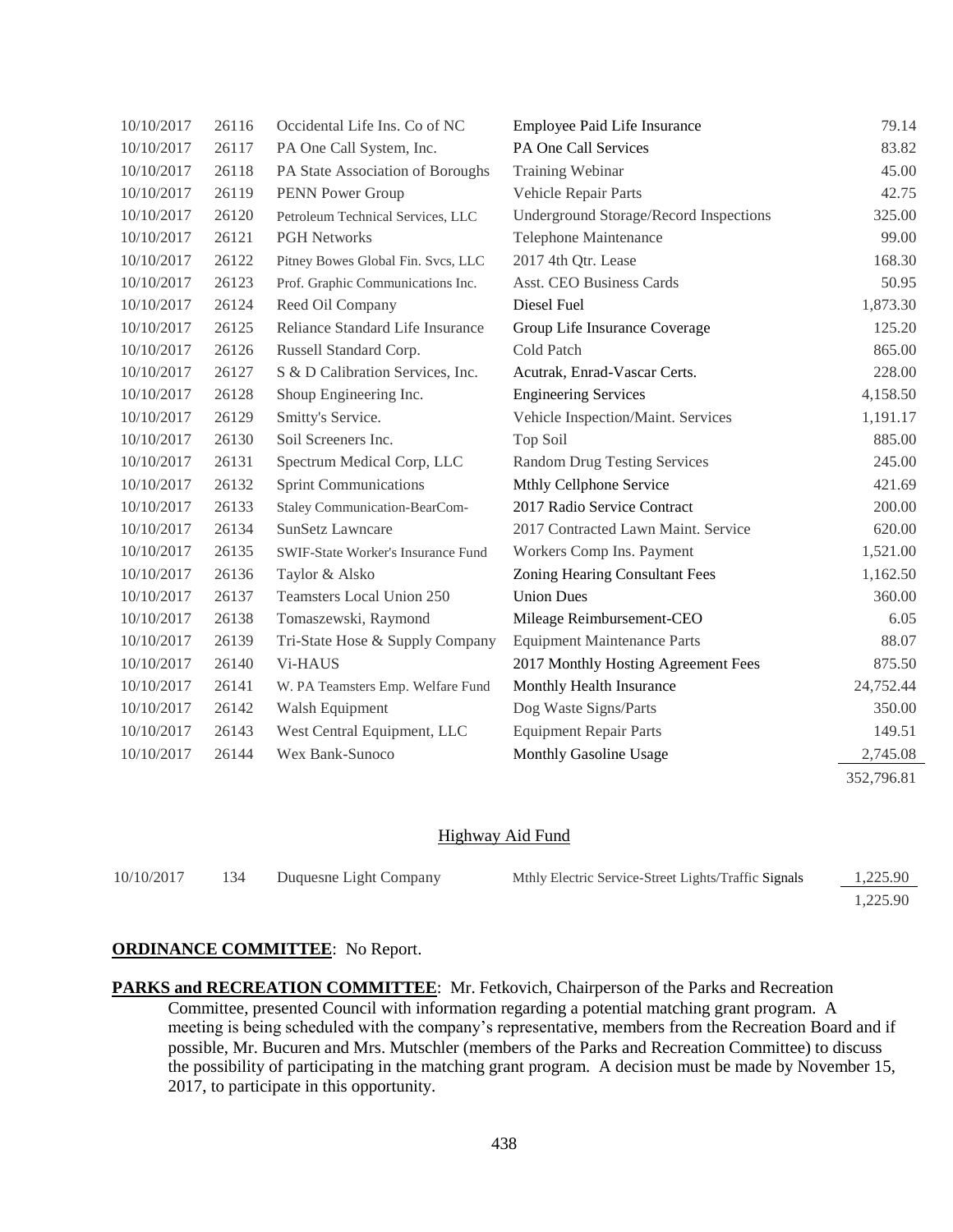## **PROPERTY and BUILDING COMMITTEE**: No Report.

### **PUBLIC SAFETY COMMITTEE**: No Report.

- **PUBLIC WORKS (PW) COMMITTEE**: Mrs. Mutschler, Chairperson of the Public Works Committee, presented Council with updates regarding the following issue(s):
	- 1. Public Works Bi-monthly Reports After some review and discussion, these reports were ordered received and filed.
	- 2. Shirts and Coats Mrs. Mutschler stated that in the past the Borough has supplied tee-shirts, sweatshirts and coats to the Public Works Department and they need replaced. Mrs. Mutschler discussed the possibility of rentals and that pricing is being researched.
	- 3. Public Works Contract An update will be given in executive session.

**MAYOR'S REPORT**: Mayor Borato presented Council with information and/or updates regarding the following issues:

- 1. Mayor's Monthly Police Department Report for September 2017 After some review, this report was ordered received and filed.
- 2. Police Department Hiring Issues This matter is on hold while waiting for more information.
- 3. Video Camera/DVR Replacements The Mayor presented Council with an overview of a quote received from Vector Security, in the amount of \$3,157.00 and the prior quote received from Knighthawk Alarm Services in the amount of \$3,595.00. The Mayor is recommending using Vector Security which is \$438.00 dollars less than the other quote and still gives the department what it needs. Members of Council reviewed and discussed the issue of one company having the key fob service and the other being used for the camera/DVR service. Mrs. Skonieczny expressed concerns regarding additional expenses if the troubleshooting results in replacing wiring and hardware. Mr. Burns stated that the Borough has been notified that it is a safety and liability issue which needs addressed. Members of Council discussed the option to purchase a new DVR to see if it fixes the problem before moving forward. **After some review and discussion, the motion of Mr. Morrone, seconded by Mr. Googins to approve the purchase of a DVR from Vector Security was unanimously carried.**
- 4. Police Secretary Agreement This matter will be discussed in executive session with a possible vote.
- 5. Patrolling of Northern Lights Shopping Center Parking Lot Follow-up The police department is able to patrol and cite for violations along Economy Way because it is a public street. Members of Council discussed concerns regarding the parking lot being a free for all with the lack of pavement markings which could lead to potential accidents and handicap parking markings. The Borough Solicitor reviewed his findings.
- 6. Act 172-2016 The Mayor presented an overview of the program which would permit either a real estate tax or earned income tax credit for volunteer firemen. Members of Council discussed the requirements needed to meet the criteria, if the criteria information is currently being recorded and how it could/would affect the Borough's income. The Finance Committee and the Borough Solicitor was asked to look into this matter.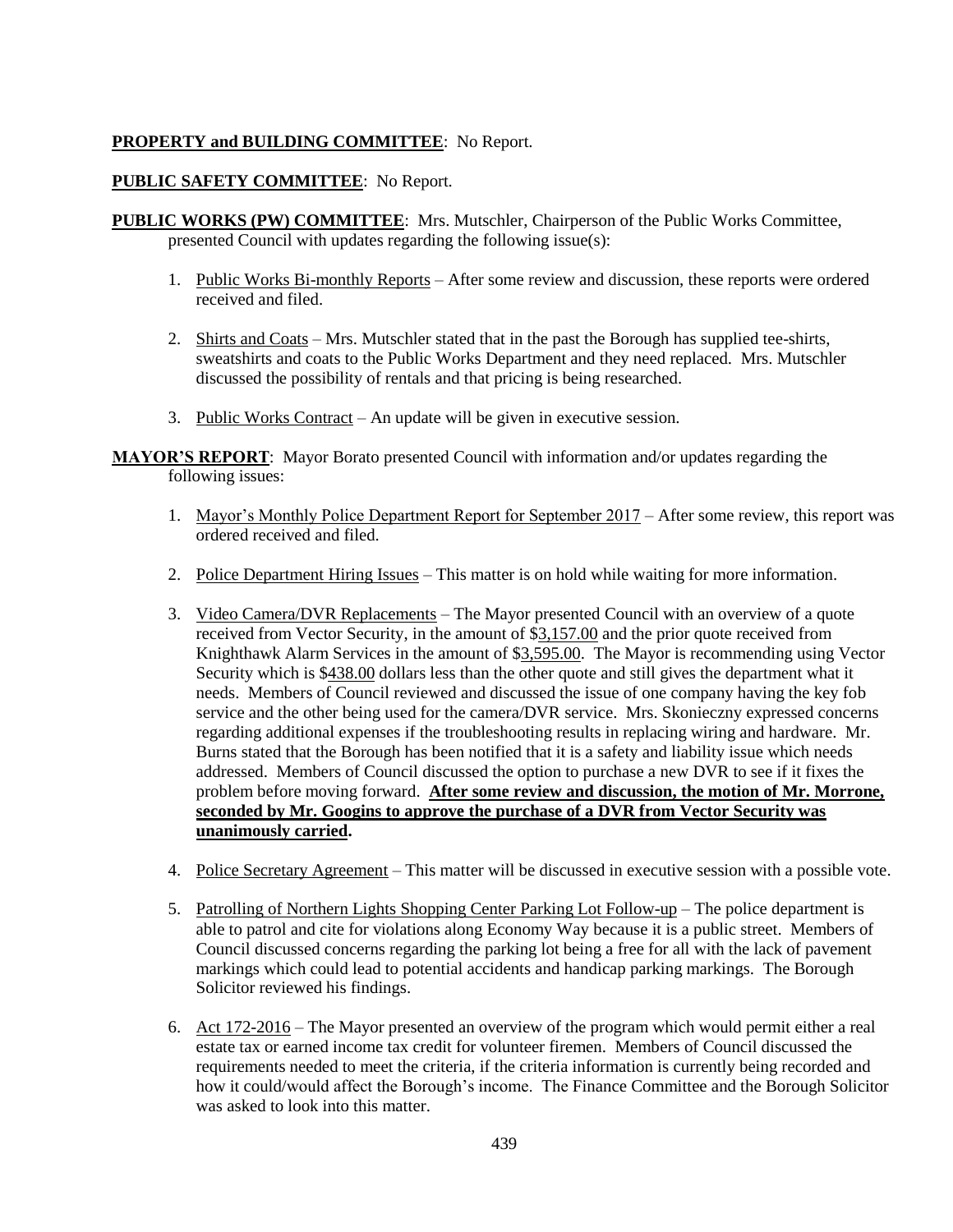**SOLICITOR'S REPORT**: The Borough Solicitor presented Council with updates regarding the following issue(s):

- 1. Skonieczny Lawsuit No update at this time.
- 2. Ethics Commission Recusal The Borough Solicitor advised Council that to recuse yourself from a vote you need to have something on public record stating why. Mrs. Skonieczny stated that she requested the recusal inquiry be on the agenda to discuss the result of Mr. Burns asking the Borough Solicitor to look into if Mr. Bucuren and she should have recused themselves. The Borough Solicitor advised that the ethics law states that if a family member is part of an association or group then you are able to vote. Mrs. Skonieczny inquired if the Borough Solicitor had researched the information that Mr. Burns asked for and what the determination was. The Borough Solicitor stated that he did not research it and it is not appropriate to make an ethics opinion, that he is able to present what the law states, but he has no authority to do an investigation.
- 3. Concord Church Road The Borough Solicitor stated that research has been done and for all intents and purposes this is a public road for three  $(3)$  reasons. The first is the ordinance $(s)$  verify this, the second is that it has been under the Borough's care for at least thirty (30) years (the statue states twenty-one (21) years to be considered a public use) and the third is that vacating the property without the owner's permission is a violation of law due to the owners would lose access to a public way. Mrs. Skonieczny stated that when a portion of the road was vacated by ordinance there was an attached drawing showing it was supposed to be a cul-de-sac and all of the Borough documents show a dead end. Under the law, in order to be a public road, it must have an entrance and exit of a public thoroughfare or cul-de-sac, which was never implemented. Members of Council discussed if there is evidence of anyone claiming this portion of the road as private use, via a gate, no trespassing signs, etc. and the statute of limitations regarding appeals.

**ENGINEER'S REPORT** – The Borough Engineer presented Council with updates regarding the following issue(s):

- 1. Traffic Calming Study (Harmony Road) The Borough Engineer presented Council with an update regarding the speed humps on Harmony Road.
- 2. Stange Road Drainage The Borough Engineer distributed information regarding this matter to Council for review. The Borough Solicitor explained that this issue is a nuisance not a hazard and that it is very wet with no real signs of erosion. Members of Council discussed that this issue has been brought to Council before and whether houses were erected prior to the storm sewer being built. The Borough Engineer stated that it is a concrete cross-drain pipe most likely put in by the developer/contractor of the lots.
- 3. In-house Paving of Merriman Road The Borough Engineer presented an overview of the research that was conducted with the Public Works Foreman for the locations of Merriman Road, Perry Road and Cooney Hollow. There is a balance of approximately \$43,000.00 left in the 2017 paving budget. The Harmony Road speed humps will cost approximately \$10,000.00, the paving of fifteen hundred (1,500) feet of Merriman Road will cost approximately \$20,000.00, the paving of Perry Road will cost approximately \$10,000.00 and then the paving of Cooney Hollow Road starting at the top and moving down (no estimate given). Members of Council discussed whether the paving would be up to Borough specs, if the Borough was going to start implementing roads being paved to Borough specs including putting crowns on the road for drainage, the number of houses on the roads, if there is time to complete all of the roads before the plant closes and as the budget permits, prioritizing and paving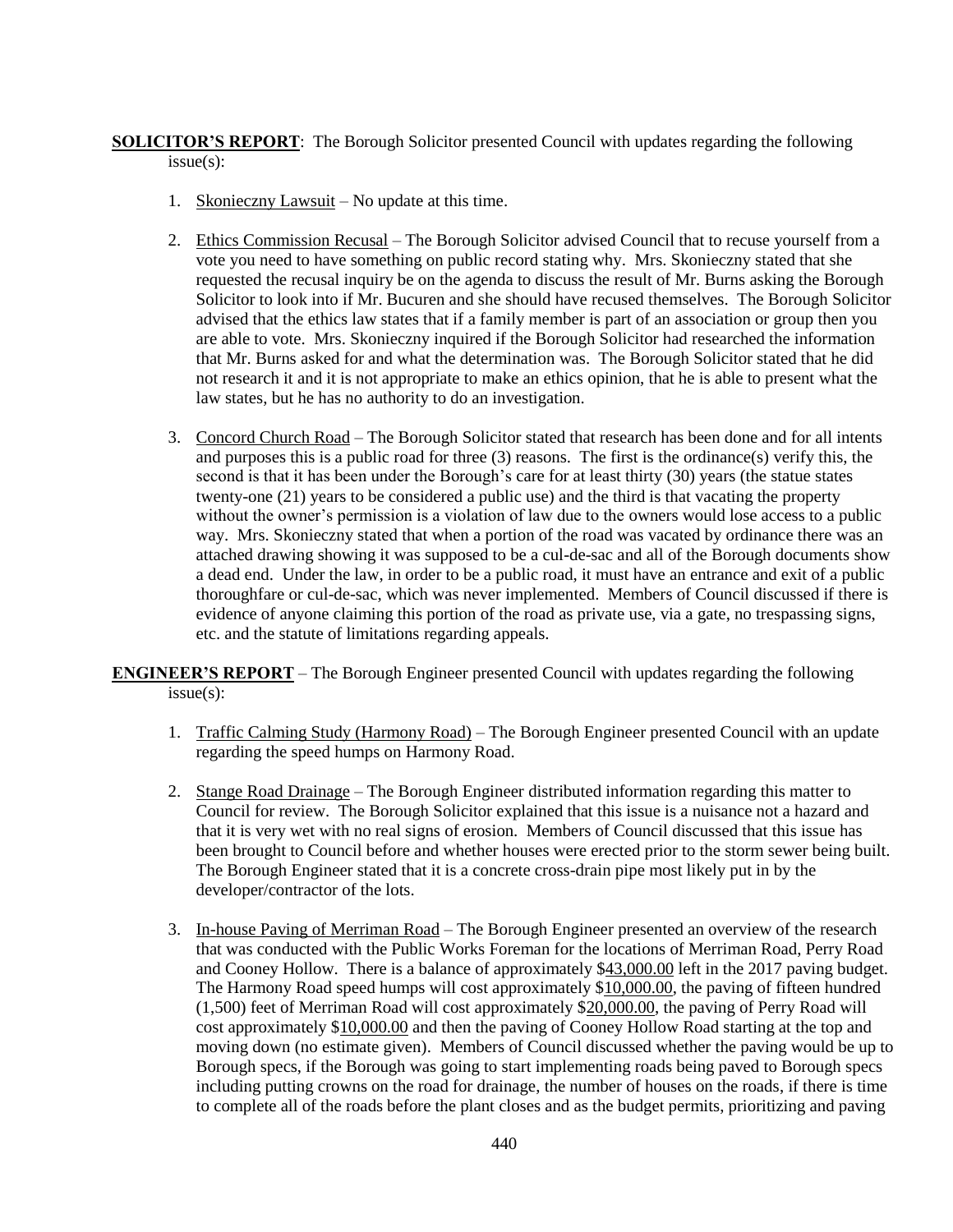the roads in an order of importance. The Borough Engineer stated that he would discuss structural fixes for Merriman Road with the Public Works Foreman. **After some review and discussion, the motion of Mr. Fetkovich, seconded by Mrs. Mutschler to approve fixing Merriman Road properly was unanimously carried.**

### **OLD BUSINESS**:

- 1. Boy Scout Newspaper Recycling Bin Request The Borough Manger stated, that after speaking with Reid Powell, the Borough owns another recycling bin. Mr. Powell will deliver the other bin and take away the old one in exchange for the delivery. The Public Works Department will be able to weld the lid onto the recycling bin.
- 2. Economy Borough Volunteer Fire Department Tax Exoneration Request Members of Council discussed the amount to be exonerated, that an exoneration was approved by Council in 2016. The parcels that are used are currently off the tax rolls, this parcel is vacant and unused. The Borough Solicitor will research this matter.
- 3. Economy Ambulance Request The Borough Manager stated that the funding was not budgeted in 2017 but it may be budgeted for in 2018 at Council's discretion. The Borough Solicitor stated that he did review this matter and the issue is with their collections. The Finance Committee will review for the 2018 budget.
- 4. Police Officers Association Reprimand Grievance Arbitration Reimbursement Request Mayor Borato presented an overview of the contract rules for this issue and discussed that this request would be setting a precedent. The Borough Solicitor stated that the Borough is under no obligation to approve this request but there is nothing to prevent it either. The Borough Solicitor expressed caution that if it is approved then the wording needs to be carefully drafted to eliminate a habit. Mr. Justin Skonieczny, representing the Police Association, presented Council with an overview of the association's position which included their fear of this happening again and not having the funds to act as a result of the arbitration costs. Mrs. Mutschler expressed her position of being in favor of the request due to it should have not gone this far and it should have been handled in house. Mrs. Skonieczny expressed her position of being in favor of the request due to all the facts and circumstances surrounding the issue. **After some discussion, the motion of Mrs. Mutschler, seconded by Mr. Bucuren to approve the request of the police bargaining unit to reimburse them for the costs occurred as the result of the arbitration.** Mrs. Mutschler also requested the letter, dated September 24, 2017, received from Mr. Justin Skonieczny, Association President, be attached to the minutes. Mr. Googins expressed his position against the request by stating he would not go against the negotiated contract. Members of Council discussed whether there was a breach of contract and the issue that of an arbitrator's decision is a finding of fact. A roll call vote was requested. **A roll call vote was taken of the members of Council present. The motion failed after receiving four (4) negative votes and three (3) affirmative votes of all members of Council present.**

| $Mr. Bucuren - Yes$ | Mr. Fetkovich – No   | Mr. Googins $-$ No    | Mr. Burns – No |
|---------------------|----------------------|-----------------------|----------------|
| Mr. Morrone $-$ No  | Mrs. Mutschler – Yes | Mrs. Skonieczny – Yes |                |

5. Refuse (Garbage) Contract Bids – The Borough Solicitor stated that there are some details that need corrected, the Borough Manager agreed that the basic terms are good, but he would like to review the terminology of the OPIS pricing, fuel surcharges and Christmas tree collection. The commercial properties will be able to contact Valley Waste Service, Inc. directly to set up service. **After some**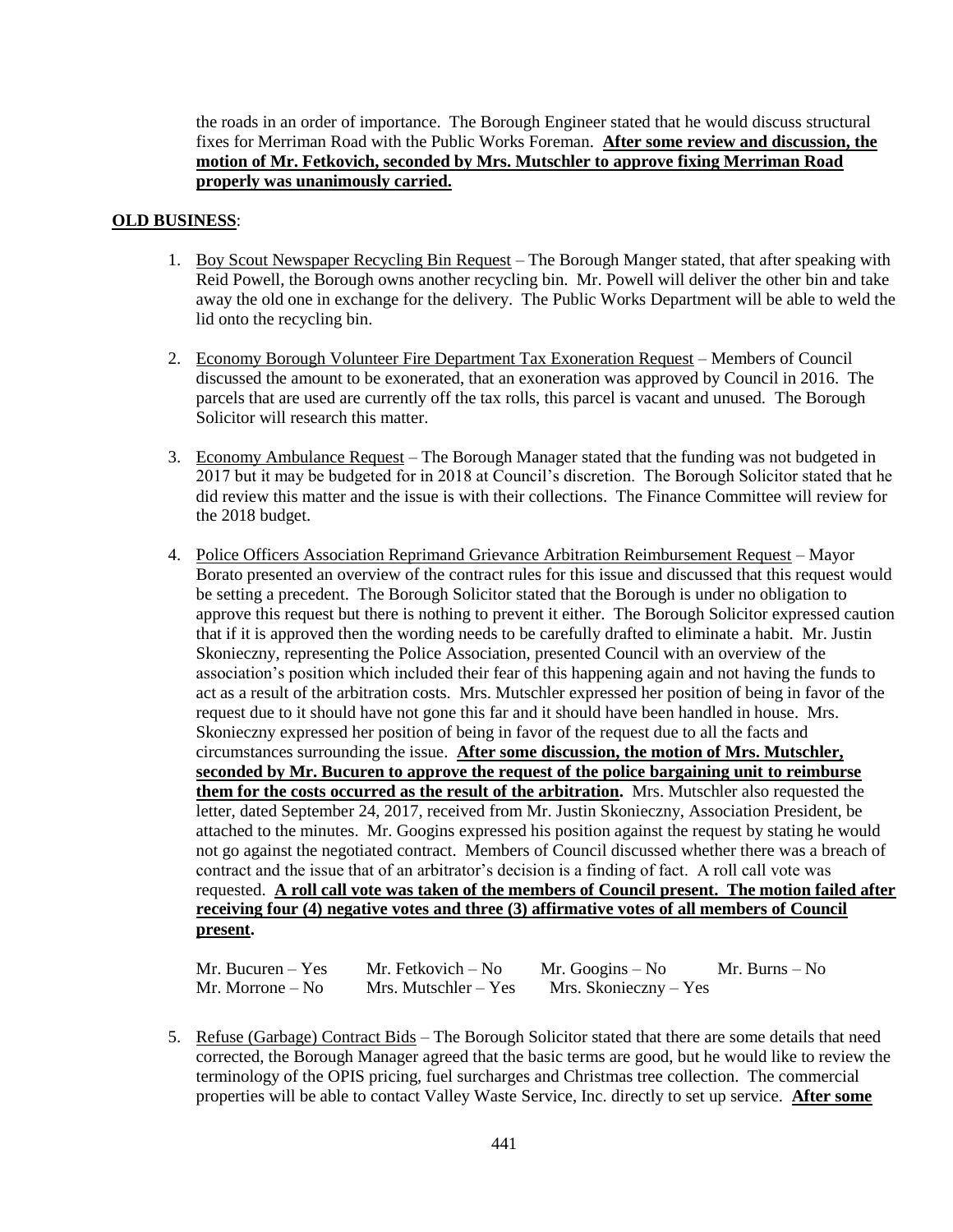**review and discussion, the motion of Mrs. Mutschler, seconded by Mr. Morrone to accept the Valley Waste Service, Inc. bid including the Household Hazard and E-Waste collection subject to the review of the Borough Solicitor and Borough Manager was unanimously carried.**

- 6. 2018 Minimum Municipal Obligation (MMO) The Borough Manager stated that after the last meeting, it was discovered that the 2018 MMO was calculated with Mr. Earl Fitzgerald as an active member. The MMO has been recalculated and has been reduced from \$14,405.00 to \$11,167.00 for 2018.
- 7. Public Works Contract This matter was discussed under Public Works Committee portion of the meeting.
- 8. Fee Resolution This matter is still on hold while waiting for input from the Planning Commission.
- 9. New F350 Pickup Truck This matter is on hold while waiting for question(s) from the dealership(s) are being answered.
- 10. Petty Cash Policy This was forwarded to the Finance Committee for review, no update at this time.
- 11. Piano Disposal The piano has been placed on Craig's List.

### **NEW BUSINESS**: None

### **OTHER BUSINESS**: None.

**EXECUTIVE SESSION**: Mr. Burns requested Council go into Executive Session regarding a contractual matter and a personnel agreement matter at 9:11 p.m., as per the motion of Mrs. Mutschler, seconded by Mr. Morrone.

On the motion of Mr. Morrone, seconded by Mr. Googins to reconvene at 9:36 p.m. was unanimously carried.

Upon re-entering the public meeting, the following item was reviewed:

Mr. Fetkovich mentioned that the Recreation Committee and possibly someone from the Recreation Board will meet next Tuesday, October 17, 2107, at 5:30 p.m. to discuss a potential playground grant and meet with the sales representative.

There being no further business, the motion of Mr. Fetkovich, seconded by Mr. Googins to adjourn the meeting at 9:38 p.m. was unanimously carried.

> Margie L. Nelko Borough Secretary